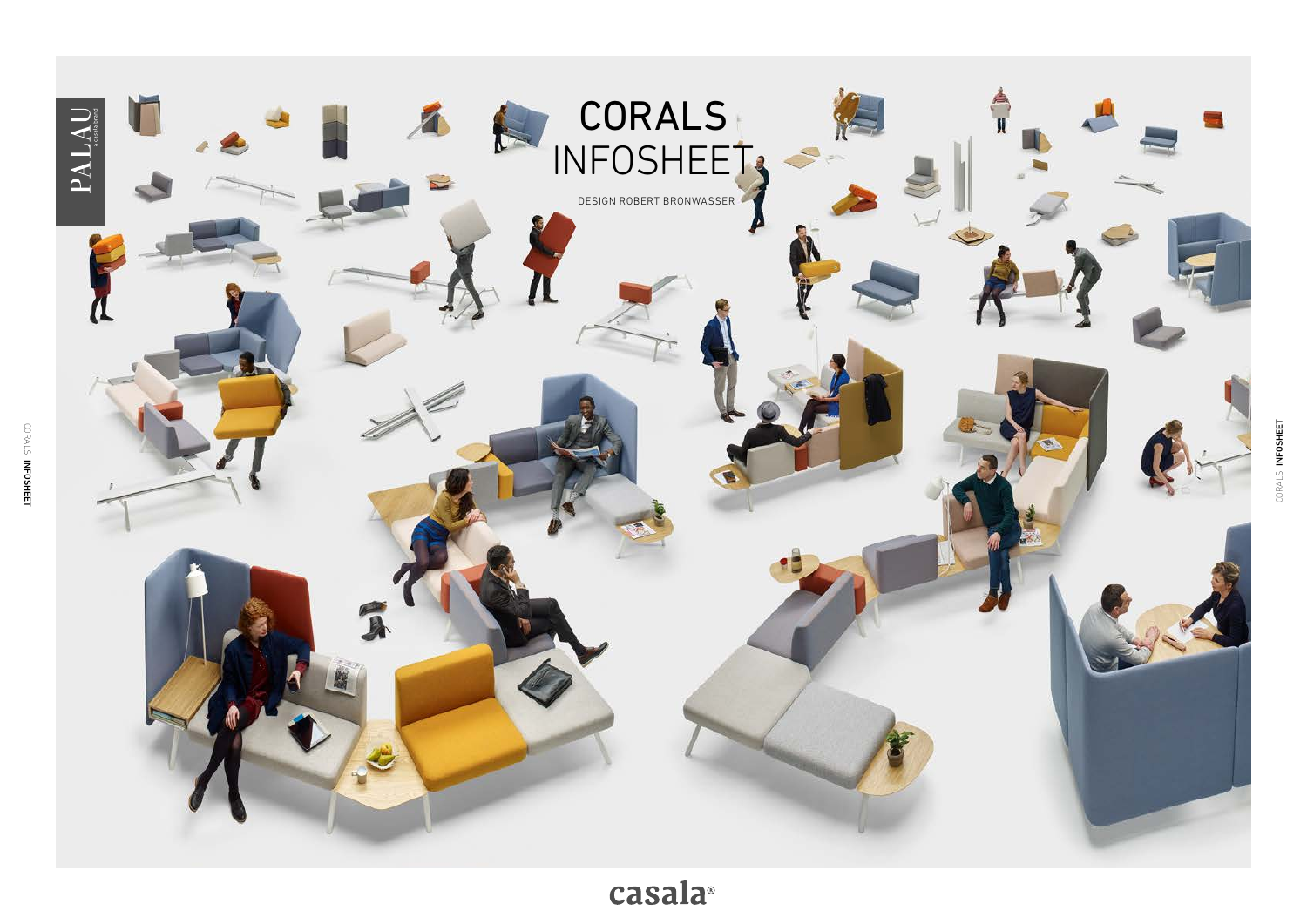

**IIK** 

Modularity gets a new dimension with Corals by Robert Bronwasser. Corals is a modular and dynamic seating system that cleverly responds counters to the constantly changing needs in the business market. Seating, wall and table elements are easily mounted and disassembled on an aluminum extrusion profile. This profile offers the possibility to easily adjust and expand a configuration. An additional advantage is that the Corals set-up can continue to be used here, That's efficiently! The profile also serves as a cable canel. Cabling for net boxes in armrests and lighting in table tops is therefore hidden from view.

#### NL

Modulariteit krijgt een nieuwe dimensie met Corals van Robert Bronwasser. Corals is een modulair en dynamisch zitsysteem dat slim inspeelt op de continu veranderende behoeften in de zakelijke markt. Zit-, wand- en tafelelementen worden eenvoudig gemonteerd en gedemonteerd op een aluminium extrusieprofiel. Dit profiel biedt de mogelijkheid om een configuratie eenvoudig aan te passen en uit te breiden. Bijkomend voordeel is dat de Corals opstelling hierbij in gebruik kan blijven, wel zo efficiënt! Eveneens doet het profiel dienst als kabelgoot. Bekabeling voor netboxen in armleuningen en verlichting in tafelbladen wordt hierdoor uit het zicht onttrokken.

#### DE

Modularität erhält mit Corals von Robert Bronwasser eine neue Dimension. Corals ist ein modulares und dynamisches Sitzsystem, das geschickt auf die sich ständig ändernden Anforderungen des Geschäftsmarktes reagiert. Sitz-, Wandund Tischelemente lassen sich leicht an einem Aluminium-Extrusionsprofil montieren und demontieren. Dieses Profil bietet die Möglichkeit, eine Konfiguration einfach anzupassen und zu erweitern. Ein zusätzlicher Vorteil ist, dass das Corals set-up hier weiterhin effizient genutzt werden kann! Das Profil dient auch als Kabelkanal. Die Verkabelung von Netzboxen in Armlehnen und die Beleuchtung in Tischplatten ist daher nicht sichtbar.

#### FR

La modularité prend une nouvelle dimension avec Corals de Robert Bronwasser. Corals est un système d'assises modulaires et dynamiques qui répond habilement aux besoins constants de changement du marché. Montés sur un profilé en aluminium extrudé, les éléments d'assise, cloisons et tables s'assemblent et se démontent aisément. Ce profilé vous permet par ailleurs de modifier ou d'étendre la configuration à tout moment. Un avantage supplémentaire : ces modifications peuvent être effectuées sur site, ce qui permet de continuer à utiliser votre ensemble Corals, Quelle efficacité! Le profilé sert également de passe-câbles. Le câblage des boîtiers électriques montés dans les accoudoirs et des éclairages installés sur les plateaux demeure ainsi hors de vue.

Modularity gets a new dimension with Corals. Seating, wall and table elements are easily mounted and disassembled.

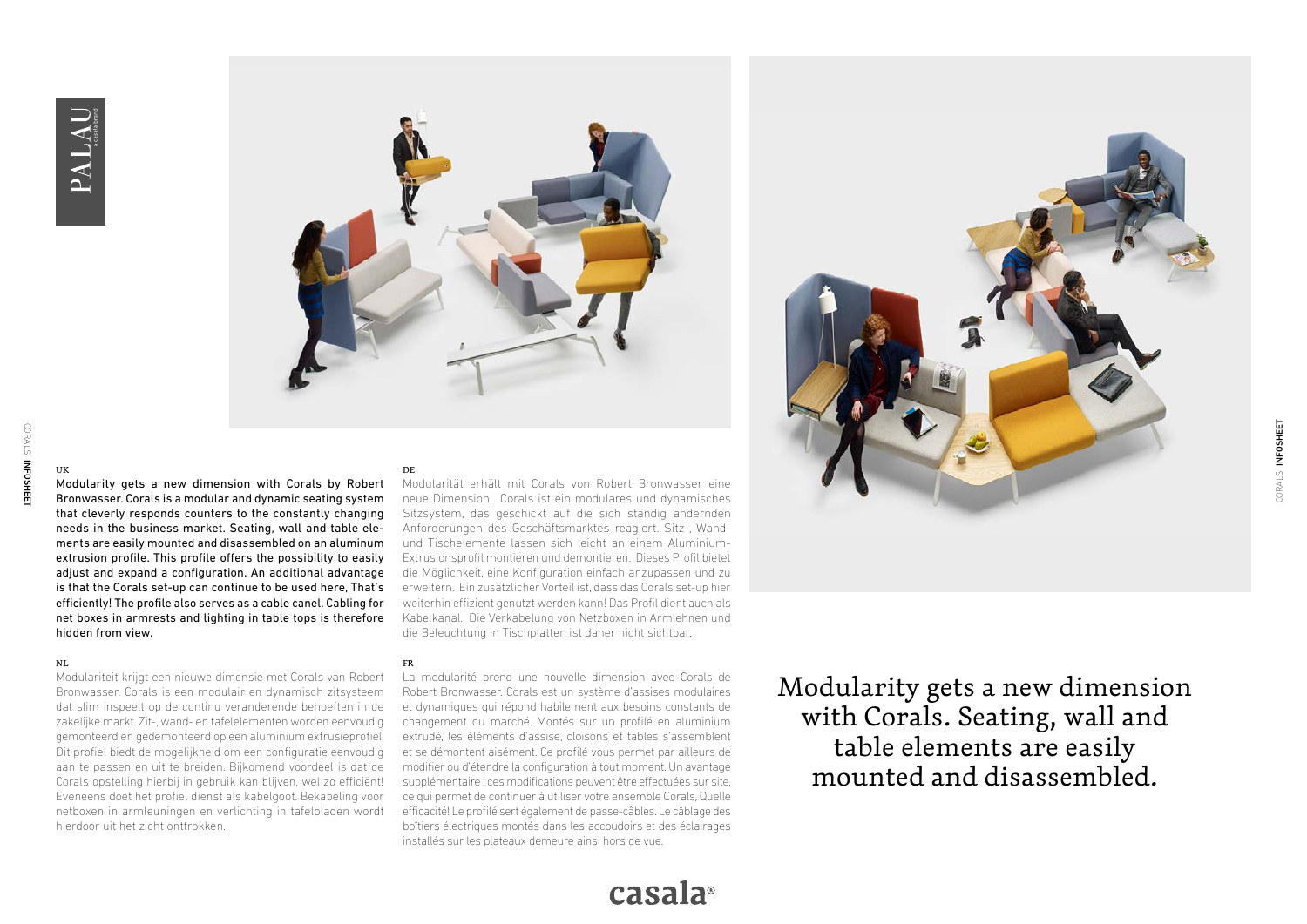

UK

# NL

# SEATING ELEMENTS

The Corals seating elements feature high-quality HR Eco foam and Nosag springs. This promotes comfort, quality and durability.

# UPHOLSTERY

Corals lends itself very well for a playful use of colour combinations. A broad fabric collection is available.

# TABLE TOPS

The table tops are made of plywood with an oak veneer top layer, varnished clear.

# BASE

Corals is available with steel and oak legs with a steel core. The steel legs are powder coated in the Palau basic colours. The maximum span between 2 sets of legs is 200 cm.

In de Corals zitelementen wordt gebruikt gemaakt van hoogwaardig HR Eco schuim en Nosag vering. Dit bevordert het comfort, de kwaliteit en de levensduur.

#### **STOFFERING**

Corals leent zich zeer goed voor een speelse toepassing van kleurencombinaties. Er is een brede stoffencollectie beschikbaar.

#### TAFELBLADEN

De tafelbladen zijn vervaardigd uit multiplex met een eiken fineer toplaag, blank gelakt.

### **ONDERSTEL**

Corals is leverbaar met stalen en eikenhouten poten met stalen kern. De stalen poten worden gepoedercoat in de Palau basiskleuren. De maximale overspanning tussen 2 sets poten is 200cm.

| I |  |
|---|--|

# SITZELEMENTE

Corals Sitzelemente verwenden einen hochwertigen HR-Eco-Schaum und eine Nosag-Federung. Dies fördert Komfort, Qualität und Langlebigkeit.

# POLSTER

Corals Sitzelemente eignen sich sehr gut für eine spielerische Anwendung von Farbkombinationen. Eine breite Stoffkollektion ist verfügbar.

# TISCHPLATTEN

Die Tischplatten bestehen aus Sperrholz mit einer Deckschicht aus Eichenfurnier, lackiert.

# BASIS

Corals erhältlich mit Stahl- und Eichenbeinen mit Stahlkern. Die Stahlbeine sind in den Palau-Basisfarben pulverbeschichtet. Die maximale Spannweite zwischen 2 Beinsätzen beträgt 200 cm. Die maximale Spannweite zwischen 2 Beinsätzen beträgt 200 cm.

#### ELÉMENTS D'ASSISE

FR

Les éléments d'assise Corals sont rembourrés avec de la mousse HR Ecologique haute qualité et des ressorts Nosag. Ceci garantit confort, qualité et durabilité.

# TAPISSAGE

Corals se prête parfaitement à une combinaison ludique de couleurs. Une large collection de tissus est disponible.

#### PLATEAUX

Les plateaux sont fabriqués en multiplis avec un revêtement placage chêne, vernis naturel.

# PIÈTEMENT

Corals est disponible avec des pieds acier ou des pieds chêne avec âme en acier. Les pieds en acier sont laqués dans les coloris d'époxy Palau basiques. La distance maximum entre deux pieds est de 200 cm

CORALS INFOSHEET

CORALS

**INFOSHEET** 







casala®

# ZITELEMENTEN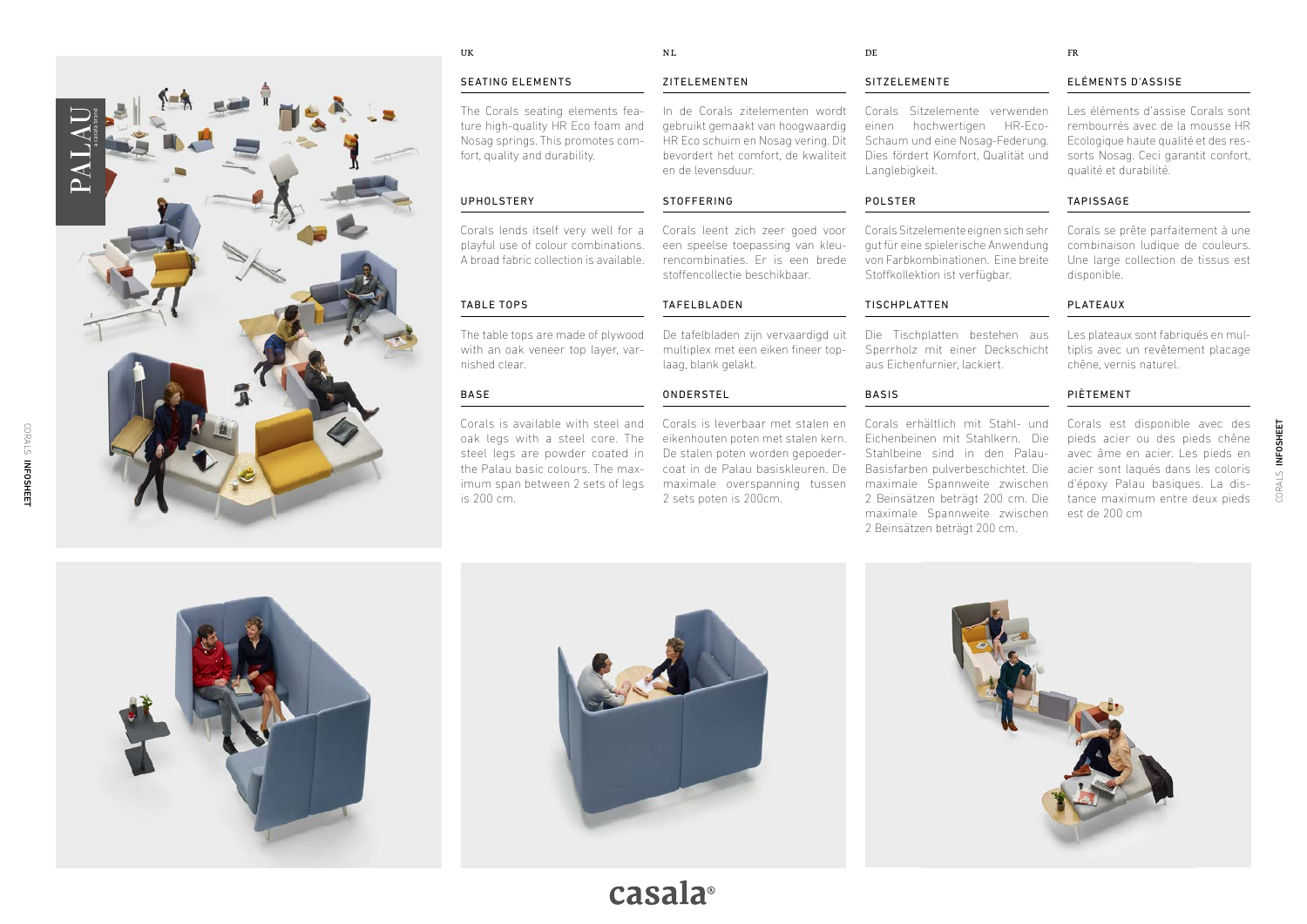# CORALS OVERVIEW



casala<sup>®</sup>

www.casala.com/samples

CORALS INFOSHEET

CORALS INFOSHEET